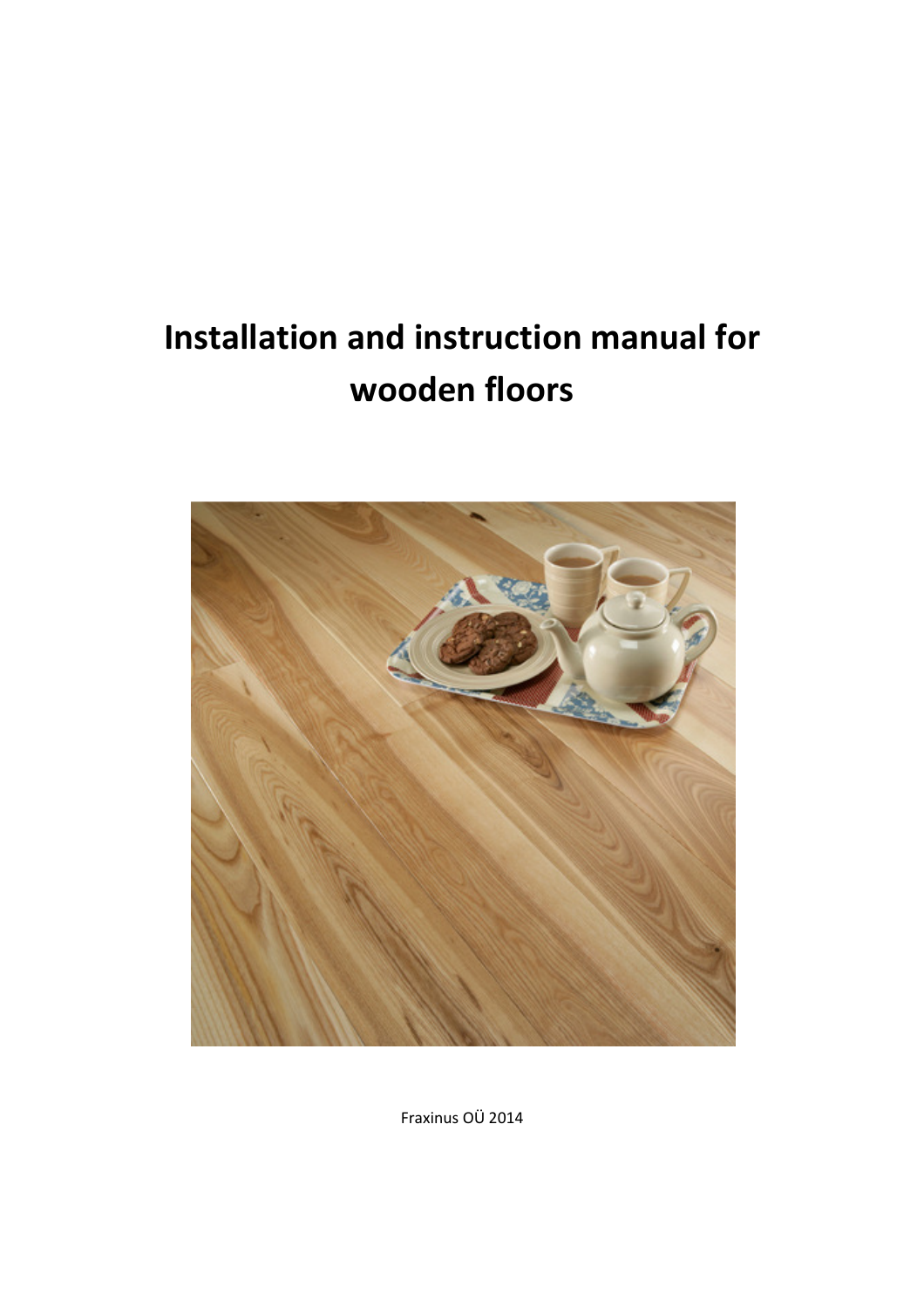## **Table of contents**

| 3) Installing to the wooden base floor (flooring, plywood, OSB or chipboard)  5 |  |
|---------------------------------------------------------------------------------|--|
|                                                                                 |  |
|                                                                                 |  |
|                                                                                 |  |
|                                                                                 |  |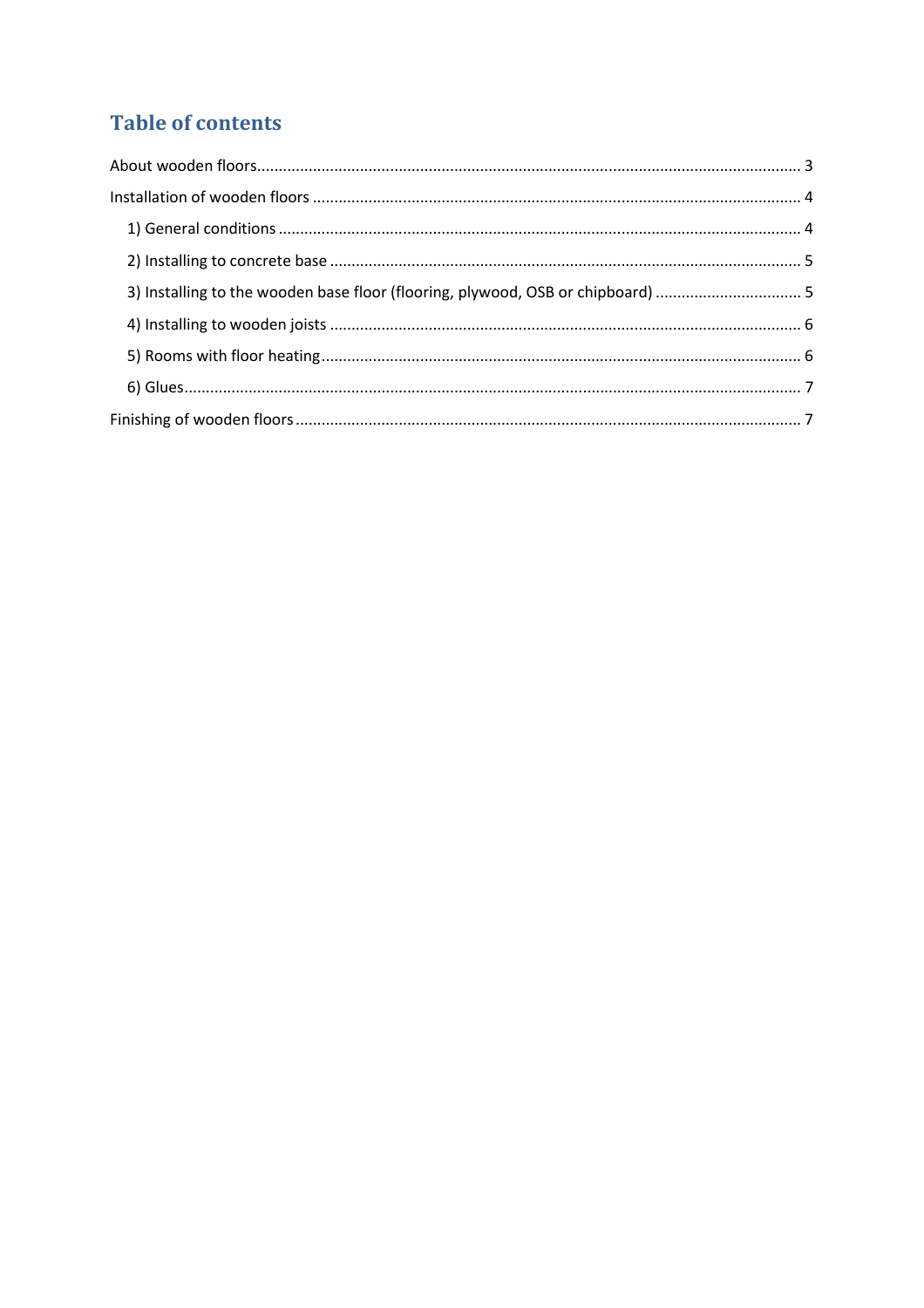## About wooden floors

Standard moisture content for massive floorboards is between 6-9%, that is suitable for living rooms with humidity between 40-60%. Adaption of moisture content of wooden floorboards to the conformity with humidity of surroundings is natural characteristic of wood. This is unfortunately also unavoidable – during the process the gaps show up between boards (moisture content of wood was too high for the surroundings and it shrank during post drying) or the floor rises up (wood was too dry and expanded when absorbing the moisture). Lots of living houses, apartments and offices with modern ventilation- and heating systems have extremely dry air during heating periood – sometimes the humidity will decrease even below 35%, that will cause changes in wooden floors immediately. Excessive dryness will cause adverse effects in human bodies also. Therefore humidity should be risen artificially with humidifier to protect the wooden floor and keep healthy environment in the room.

Correctly, carefully dried and installed wooden floorboards will have evenly thin haircracks that are barely noticable and won't distract, but to avoid bigger drying cracks:

\* moisture content of wooden floor must be low enough (6-9%). Cheaper wooden floors have moisture content often 10-12% at the time being purchased, therefore the cracks will show up very easily in rooms with dry air.

\* grooves in bottom side of the floorboard will decrease tension in wood and number of cracks caused by this tension.

\* side chamfered floorboards – upper edges of floorboards will be planed at 45 degree angle so that to the each upper edge of floorboard about 2 mm extra side will appear. If these kind of boards will shrink, then the gap between the boards is not so easy noticable.

\* during the exploitation temperature of the room should not fall below 15 °C and the humidity should stay between 40-60%. This way the stability and durability of the wooden floor is ensured.

\* The easiest way to avoid bigger cracks in the wooden floor is to control the humidity in the room keeping it stable with the humidifier!

Wood with all its advantages and disadvantages is natural building material. Advices given in this manual are first in all to reduce impacts of wood's disadvantages, not to eliminate them. Originality of the wood is caused by its "defects".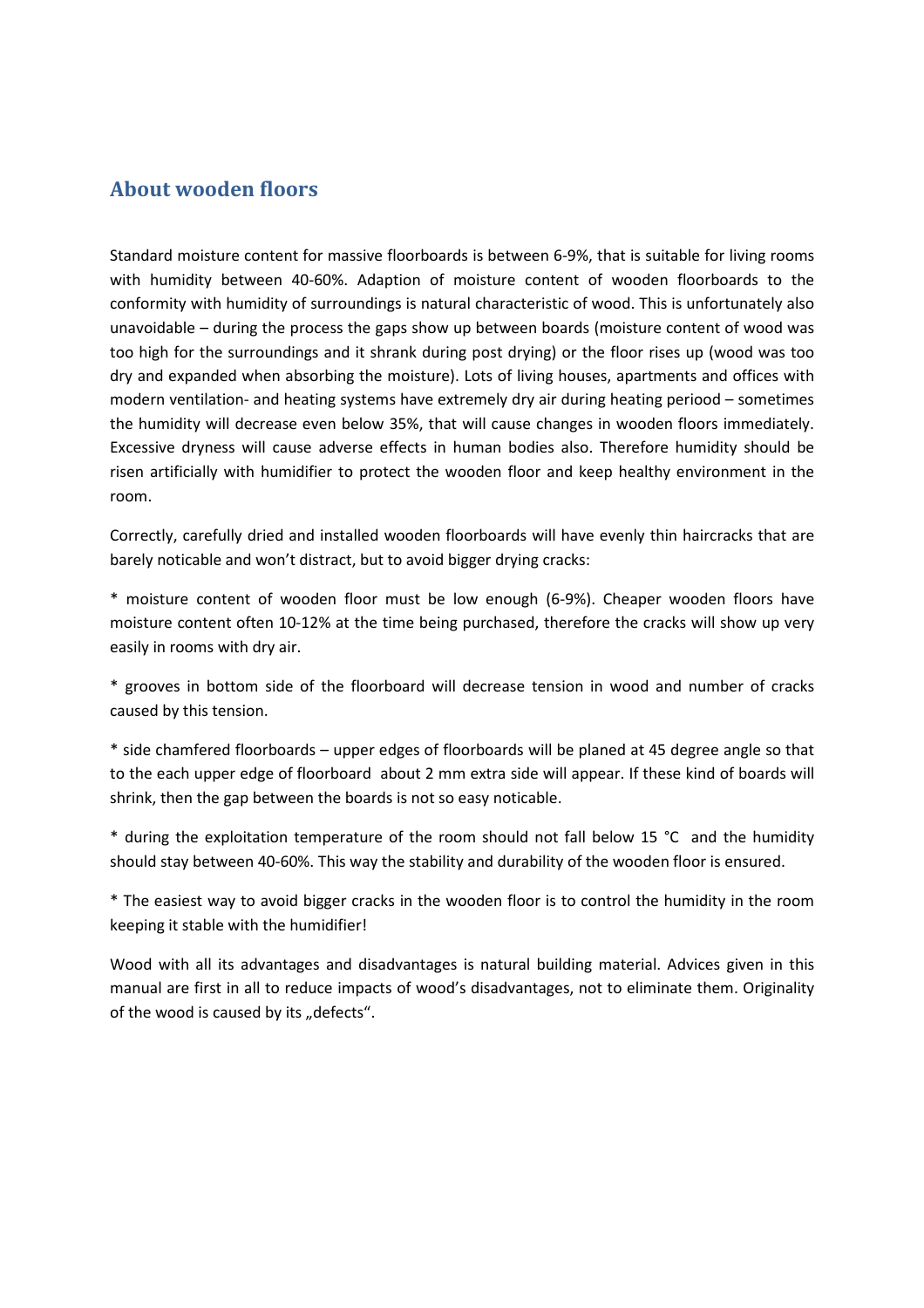## Installation of wooden floors

It is highly recommended to use services of professional installing specialist. In this manual basic installation requirements and advices are given to ensure beautiful and long lasting wooden floor.

#### 1) General conditions

\* Bring the floorboards to the room, where You intend to install them, few days before. It is needed for boards to adapt with the surrounding environment. Keep the boards in original packaging horisontally on even surface.

\* Temperature of base floor, floorboards and room must be between 18-22°C during the installation and afterwards (during exploitation). Humidity must stay between 40-60%.

\* It is recommended to sort the floorboards before installing them to keep colorshades smooth all over the floor. No claims are accepted to the floors already installed!

\* Check the conformity to the standards of floorboards before installing. Little variation in appearance of the boards are allowed. Install such boards to less visible areas of the floor.

\* Expansion gap ~10-20mm must be left between the floor and the walls or ohter fixed objects. Expansion gaps are covered with baseboards or elastic sealant with appropriate color. In case not having thresold between two rooms, never install floor to next room in one piece through doors. Expansion gap should be left to the door opening and covered with coverboards.

\* To begin the installation of floorboards start with precise measuring and planning of room. Use indication line or cord to ensure first line of boards being straight – it is very important to achieve the nice final result!

\* Start installing from the furthest side of room placing the first board with groove facing the wall. Place appropriate distance wedges between the floorboards and walls and ohter fixed objects. Boards are usually placed to direction of daylight.

\* Use heavy hammer to hit the boards together. To avoid damaging the tongue of board, use hammering block or floor board of same type with length approximately 300 mm. During this stand on part of the floor already installed.

\* Special glue, that ensures elastic connection with the base, must be used for glueing the boards. If the base has large absorbtion, then it is recommended to prime the base with primer made for that purpose (according to the glue being used).

\* Glue is beared to the floor with suitable glue comb. Glue is usually beared to the area of 20-30 cm next to installed boards (depends on type of glue, absorption of the base, temperature and humidity) – to make it possible to hit the boards together over the glued strip.

\* All the floorboards must be pressed carefully to the gluebad to achieve strong adhesion. If the base floor is not even, adhesion ability of glue can reduce significantly!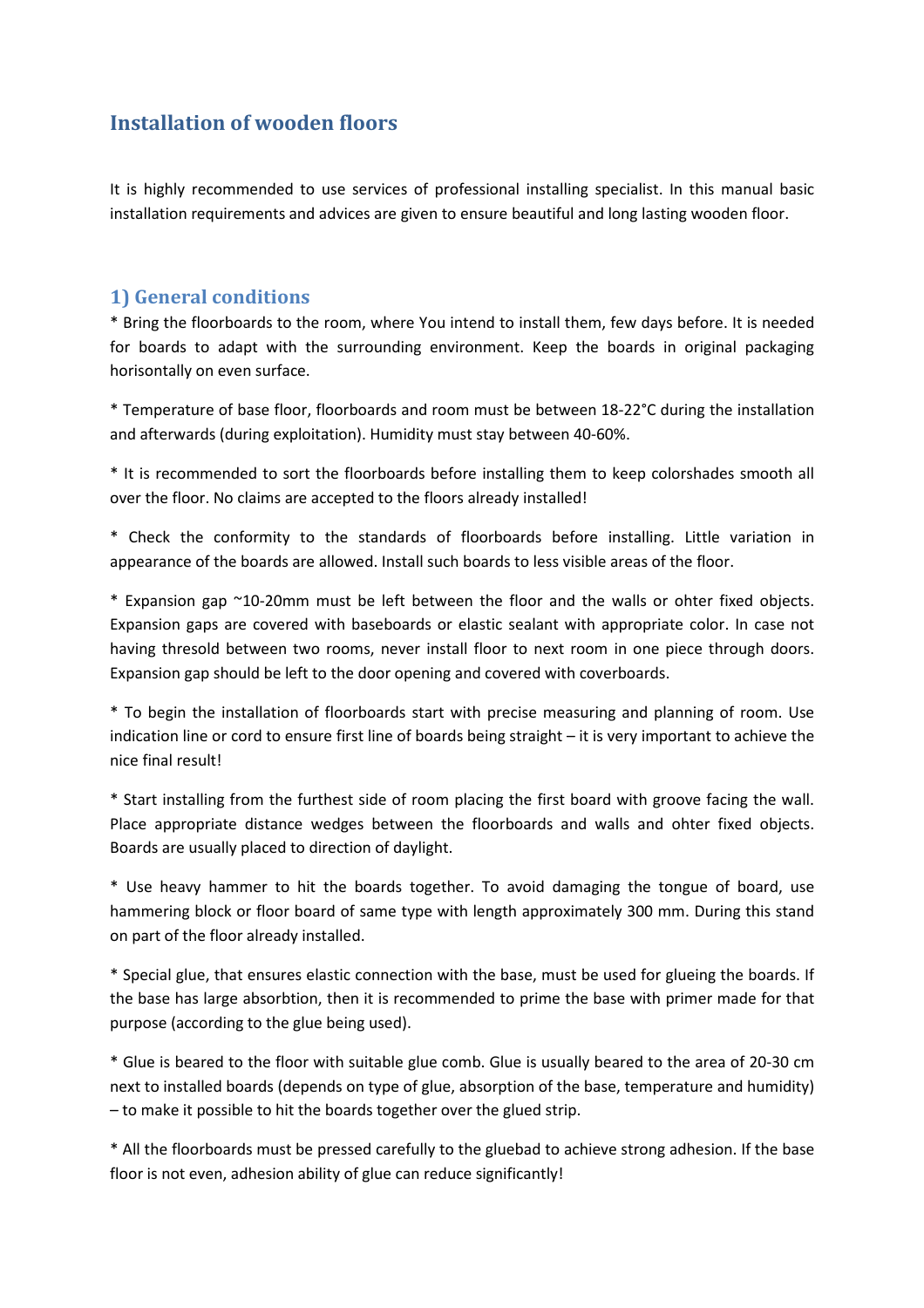\* While glueing floorboards directly to the base, it is not advised to glue side Tongue&Groove connections, it will cause big individual cracks between the boards at the heating period. Endjoints can be glued, but never the sidejoints!

\* It is recommended to put weight (like sandbags or packages of unused flooring) on the floor after glueing.

\* If the glue accidentally gets to the surface of the floorboard, it must be removed immidiately with moist rag to avoid discoloration of wood.

\* After glueing the floor must be left drying for 1-7 days (depends on the glue). Finishing can be started only after drying.

## 2) Installing to concrete base

\* In case of concrete base floor the floorboards are glued to the base.

\* Unevenness of base must be within norm ±2 mm on 1m section.

\* In case of new building the concrete must be left drying for 1-2 months or even longer (depends on concrete layer thickness and drying conditions). Moisture content of concrete must be definately measured! For installing wooden floor the moisture content of concrete must be 6-8% and humidity in the room 40-60%.

\* In case of installing massive wooden floor to the concrete, moisture movement through side building constructions (like basement) into the concrete must be excluded.

\* It is advised to slightly grind the concrete before installing the floorboards. It will help to remove "concrete milk" and significantly improve adhesion of glue to the concrete.

## 3) Installing to the wooden base floor (flooring, plywood, OSB or chipboard)

\* In case of wooden base floor the boards will be glued and fixed with screws.

\* If underneath the base floor is concrete, then it is highly advisable to cover the concrete with plastic film, this way the concrete moisture will not affect the wooden base and floor itself. Moisture will find its way out from expansion gaps next to the walls.

\* Joists of base floor must be solid and stiff. The distance between joists must be in accordance with thickness of base floor. Most common dimension for joists is 50x100 with moisture content highest 12% and installed flatways. Optimal distance from the centers of joists is 40 cm – it makes distance between joists 30 cm.

\* If the base floor is on wooden joists, the base flooring or –boards must be fixed to the joists with screws. Chipboards moisture resistance is lower than plywoods and OSB's. While installing the base boards expansion gaps 3-5mm are left between the boards.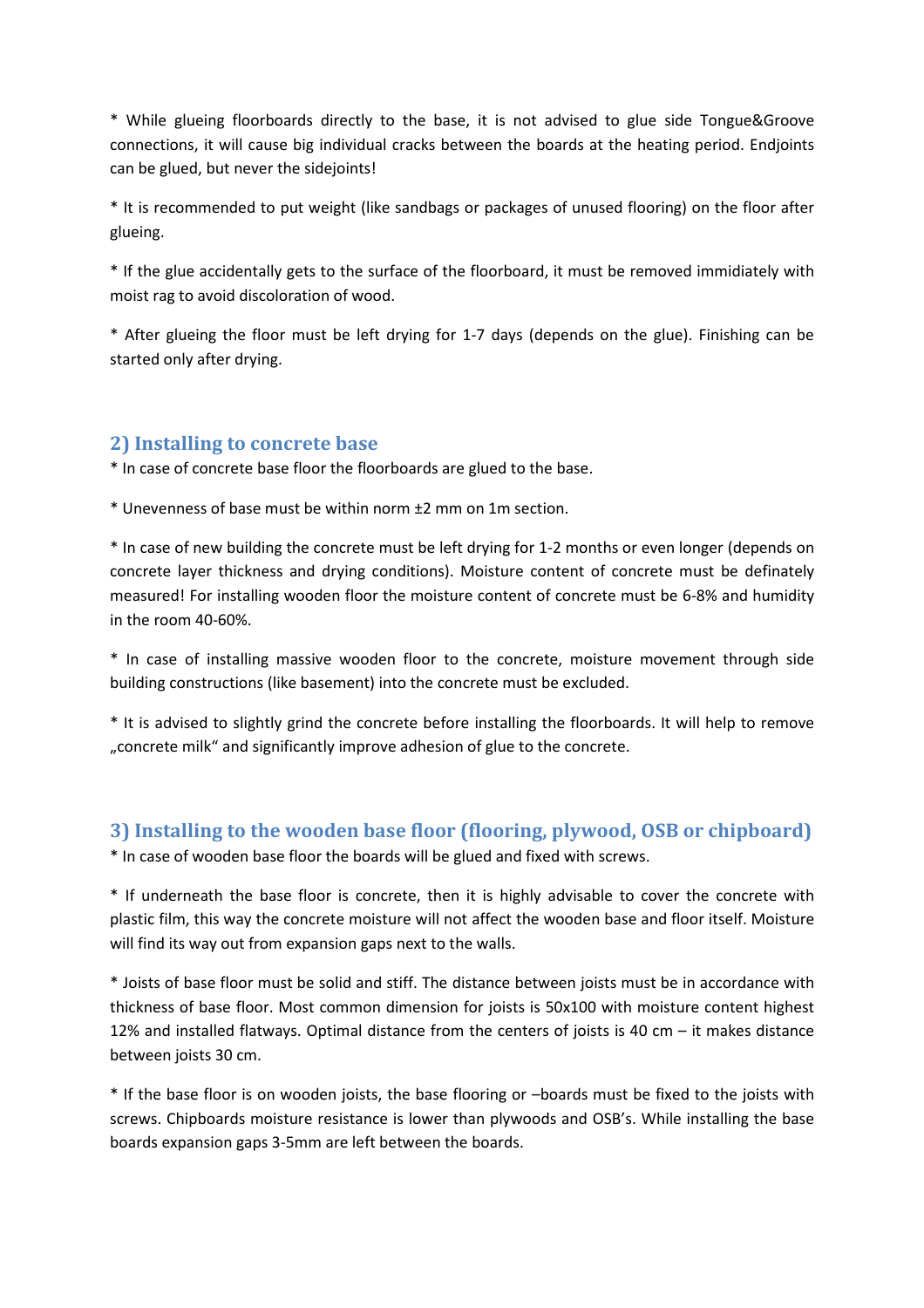\* Check the unevenness of basefloor, it must be within the norm of ±2 mm on 1m section. If the unevenness is bigger, it must be fixed with grinding the base floor or filling the dips.

\* Also check stability of basefloor – it shouldn't sag nowhere!

\* Base floor must be cleaned before glueing – use moist rag and cleaning detergent.

\* In case of wooden base floor screws are used in addition to the glue. Floor boards should be screwed to the base floor from upper side of tongue at 45° angle with base. It is advisable to drill the holes for screws.

#### 4) Installing to wooden joists

\* If underneath the floor is concrete, then it is highly advisable to cover the concrete with plastic film, this way the concrete moisture will not affect the wooden floor. Moisture will find its way out from expansion gaps next to the walls.

\* Joists of floor must be solid and stiff. The distance between joists must be in accordance with thickness of floorboards. Most common dimension for joists is 50x100 with moisture content highest 12% and installed flatways. Optimal distance from the centers of joists is 40 cm – it makes distance between joists 30 cm.

\* For fixing the floorboards to the joists it is recommended to use screws 3x45..4,2x55 mm instead of nails. Boards are screwed from upper side of tongue at 45° angle with the joists side. Screws are better for reducing snapping and squeaking sounds and they make it easier to uninstall the floor if needed. Screwholes and- sockets for screwheads are advised to be drilled before.

\* Side joints can not be glued, but glueing endjoints makes them denser and thicker.

\* In the floor where floorboards are fixed with screws, each board is drying and expanding by its own. Therefore it is normal to have gaps between the boards at heating period, they will disappear in summer time, when the humidity level rises.

\* It is always better choice to install floor boards on 12 mm plywood or OSB – see: 3) Installing to the wooden base floor (flooring, plywood, OSB or chipboard)

## 5) Rooms with floor heating

Installation of massive wooden floorboards to the heated floors has very big risk for wood starting to bend and showing bigger cracks. General recommendation is to use 2-layer flooring (base usually moisture resistant birch plywood), which is also known as engineered flooring. Such boards will remain more stable on heated floors. These boards can be either glued or installed with floating method (if Tongue&Groove connection has locking system).

While installing to the heated floors few basic recommendations should be followed: